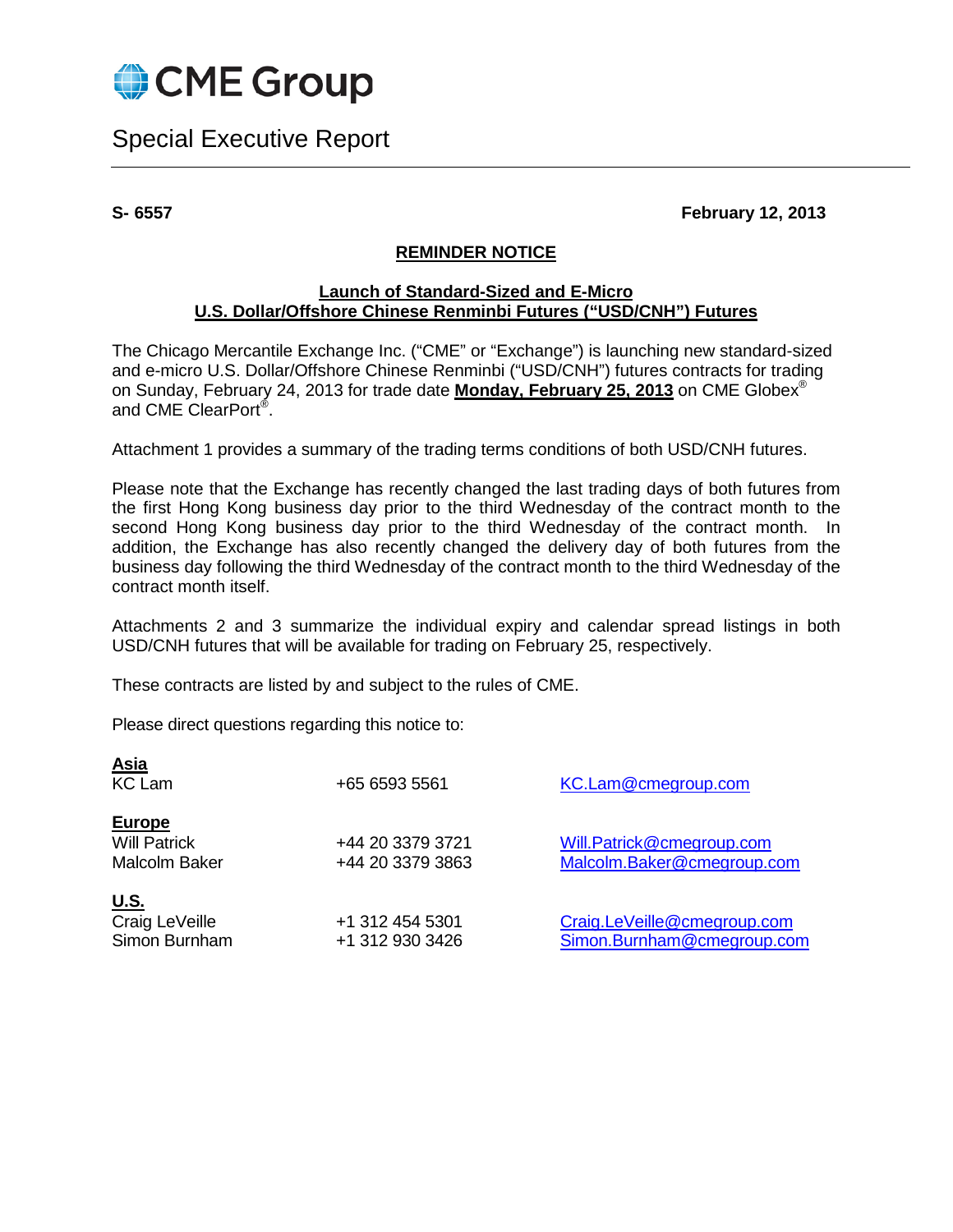#### **Appendix 1**

|                                                                         | <b>Standard USD/CNH Futures</b>                                                                                                                                                                                                                                                                                                                                                                                                                                                                                                                                                                                                                                                                                                                              | <b>E-Micro USD/CNH Futures</b>                                                                               |  |
|-------------------------------------------------------------------------|--------------------------------------------------------------------------------------------------------------------------------------------------------------------------------------------------------------------------------------------------------------------------------------------------------------------------------------------------------------------------------------------------------------------------------------------------------------------------------------------------------------------------------------------------------------------------------------------------------------------------------------------------------------------------------------------------------------------------------------------------------------|--------------------------------------------------------------------------------------------------------------|--|
| <b>Contract Size</b>                                                    | "Standard" Futures based on<br>$100,000$ USD ( $\approx$ RMB 636,400);                                                                                                                                                                                                                                                                                                                                                                                                                                                                                                                                                                                                                                                                                       | E-micro Futures based on<br>10,000 USD (≈ RMB 63,640)                                                        |  |
| <b>Tick Size</b>                                                        | "Standard" Contract: Outrights quoted in 0.0001<br>$RMB$ per USD = 10 RMB<br>(≈ USD \$1.57) per contract; calendar spreads quoted<br>in 0.00005 RMB per USD<br>= 5 RMB ( $\approx$ USD \$0.79) per contract                                                                                                                                                                                                                                                                                                                                                                                                                                                                                                                                                  | E-micro Contract: Outrights quoted in 0.0001 RMB<br>$per$ USD = 1 RMB<br>$(\approx$ USD \$0.16) per contract |  |
| <b>CNH-Denominated</b>                                                  | Daily pays and collects calculated and banked in CNH                                                                                                                                                                                                                                                                                                                                                                                                                                                                                                                                                                                                                                                                                                         |                                                                                                              |  |
| <b>CME Globex® Trading</b><br><b>Hours</b>                              | Sundays through Fridays: 5:00 p.m.-4:00 p.m. (Central Time, CT) the next day. On Friday CME Globex®<br>platform closes at 4:00 p.m. and reopens Sunday at 5:00 p.m.                                                                                                                                                                                                                                                                                                                                                                                                                                                                                                                                                                                          |                                                                                                              |  |
| <b>CME ClearPort® Hours</b>                                             | Sundays through Fridays: 5:00 p.m. - 4:15 p.m. CT) the next day with a 45-minute break each day<br>beginning at 4:15 p.m. CT                                                                                                                                                                                                                                                                                                                                                                                                                                                                                                                                                                                                                                 |                                                                                                              |  |
| <b>Months</b>                                                           | Standard: 13 consecutive calendar months (Jan,<br>Feb, Mar, Apr, May, Jun, Jul, Aug, Sep, Oct, Nov,<br>Dec) plus 8 March quarterly months (3-year maturity<br>range)                                                                                                                                                                                                                                                                                                                                                                                                                                                                                                                                                                                         | E-micro: 12 consecutive calendar months (Jan, Feb,<br>Mar, Apr, May, Jun, Jul, Aug, Sep, Oct, Nov, Dec)      |  |
| Last Trading Day <sup>1</sup>                                           | Trading ceases at 11:00 am Hong Kong time on 2nd Hong Kong business day immediately preceding 3rd<br>Wednesday of contract month                                                                                                                                                                                                                                                                                                                                                                                                                                                                                                                                                                                                                             |                                                                                                              |  |
| <b>Delivery Process /</b><br><b>Delivery Day</b>                        | Final settlement facilitated through delivery of \$100,000 (standard contract) or \$10,000 (E-micro contract) from<br>short to long; vs. delivery of equivalent value of CNH from long to short; through correspondent banks as<br>approved by CME Clearing House (CH) on the 3rd Wednesday of contract month. Payment of CNH vs. USD<br>embargoed by CH pending receipt of Payment Orders from both long and short.                                                                                                                                                                                                                                                                                                                                         |                                                                                                              |  |
| <b>Position</b><br>Limits / Hedge<br><b>Exemptions</b>                  | For speculative position limit purposes, standard- and E-micro-size futures positions are aggregated with 10<br>E-micros equaling 1 standard-sized contract.<br>A participant shall not own or control more than the aggregated equivalent of 1,000 CME standard-size<br>contracts (100,000,000 U.S. dollars in notional value), in all months combined, net long or short, at any time,<br>or no more than 500 CME standard-size contracts (50,000,000 U.S. dollars in notional value), in the delivery<br>month contract, net long or short, on or after the day one week prior to the termination of trading day.<br>Exemptions available for bona fide hedgers, but not in the delivery month contract during the last five business<br>days of trading. |                                                                                                              |  |
| Offset of<br>Std vs. E-micro<br><b>USD/CNH Futures</b><br>(Fungibility) | 10 long (short) E-micro USD/Offshore RMB (MNH) futures may be offset with 1 short (long) Standard Size<br>USD/Offshore RMB (CNH) futures, if held in the same account and authorized by the account controller                                                                                                                                                                                                                                                                                                                                                                                                                                                                                                                                               |                                                                                                              |  |
| <b>CME Globex Error</b><br><b>Trade Policy</b>                          | 40 ticks or less "no bust range"                                                                                                                                                                                                                                                                                                                                                                                                                                                                                                                                                                                                                                                                                                                             |                                                                                                              |  |
| <b>CME Globex Price</b><br><b>Banding</b> <sup>2</sup>                  | 60 ticks for outright trades, 5 ticks for spread trades                                                                                                                                                                                                                                                                                                                                                                                                                                                                                                                                                                                                                                                                                                      |                                                                                                              |  |
| <b>Block Trade Minimum</b><br><b>Threshold</b>                          | Standard: 50 contracts                                                                                                                                                                                                                                                                                                                                                                                                                                                                                                                                                                                                                                                                                                                                       | E-micro: Not applicable                                                                                      |  |
| <b>EFRP Eligibility</b>                                                 |                                                                                                                                                                                                                                                                                                                                                                                                                                                                                                                                                                                                                                                                                                                                                              | Yes                                                                                                          |  |
| <b>Reportable Positions</b>                                             | Standard: 25 contracts                                                                                                                                                                                                                                                                                                                                                                                                                                                                                                                                                                                                                                                                                                                                       | E-micro: 250 contracts                                                                                       |  |
| <b>CME Globex Codes</b>                                                 | Standard: CNH                                                                                                                                                                                                                                                                                                                                                                                                                                                                                                                                                                                                                                                                                                                                                | E-micro: MNH                                                                                                 |  |

 $1$  Trading ceases at 11:00 a.m. Hong Kong time on 2nd Hong Kong business day (usually a Monday) immediately preceding 3rd Wednesday of the contract month, *i.e.,* 9:00 p.m. Central Time on Sunday night during the winter and 10:00 p.m. Central Time on

<span id="page-1-1"></span><span id="page-1-0"></span>Sunday night during the summer.<br><sup>2</sup> For CME Globex trading, automated price banding prevents execution of orders at prices falling outside of 60 ticks for outright trades and 5 ticks for spread trades from the last sale, best bid, or best offer. Price banding prevents the entry of limit orders more than a pre-determined amount above the last price in the case of bids and more than the same pre-determined amount below the last price in the case of offers. The band "shadows" the currency futures price as it reacts to new transaction prices, higher bids, and lower offers.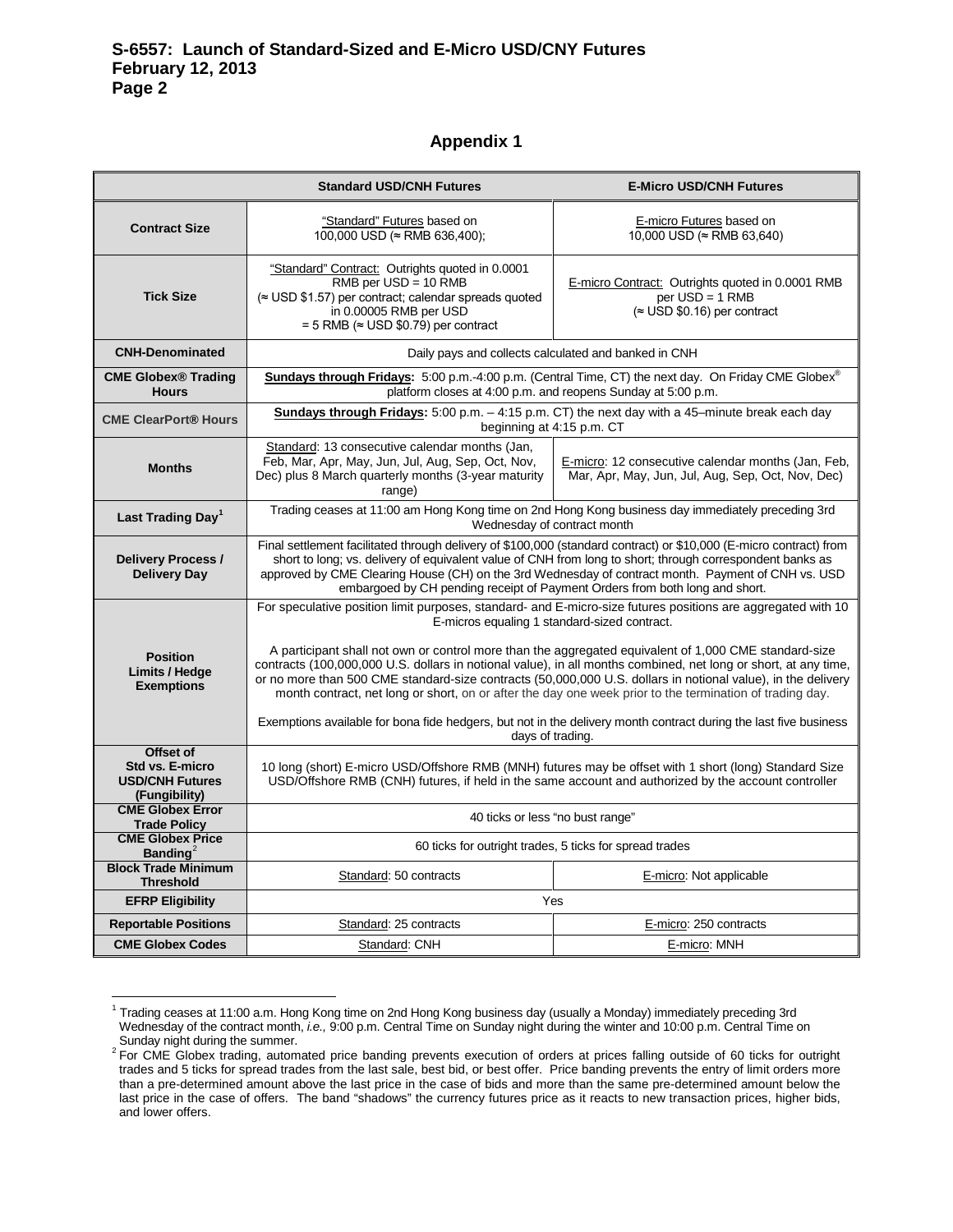# **Appendix 2**

| Initial Contract Month Listings in Standard-Sized USD/CNH Futures                       |                                     |                      |  |
|-----------------------------------------------------------------------------------------|-------------------------------------|----------------------|--|
| at Launch on Monday, February 25, 2013                                                  |                                     |                      |  |
| <b>Contract Month</b>                                                                   | <b>Termination Date<sup>3</sup></b> | <b>Delivery Date</b> |  |
|                                                                                         |                                     |                      |  |
| April 2013                                                                              | Monday 4/15/13                      | 4/17/13              |  |
| May 2013                                                                                | Monday 5/13/13                      | 5/15/13              |  |
| June 2013                                                                               | Monday 6/17/13                      | 6/19/13              |  |
| <b>July 2013</b>                                                                        | Monday 7/15/13                      | 7/17/13              |  |
| August 2013                                                                             | Monday 8/19/13                      | 8/21/13              |  |
| September 2013                                                                          | Monday 9/16/13                      | 9/18/13              |  |
| October 2013                                                                            | Monday 10/14/13                     | 10/16/13             |  |
| November 2013                                                                           | Monday 11/18/13                     | 11/20/13             |  |
| December 2013                                                                           | Monday 12/16/13                     | 12/18/13             |  |
| January 2014                                                                            | Monday 1/13/14**                    | $1/15/14**$          |  |
| February 2014                                                                           | Monday 2/17/14**                    | $2/19/14**$          |  |
| March 2014                                                                              | Monday 3/17/14**                    | $3/19/14**$          |  |
| April 2014                                                                              | Monday $4/14/14**$                  | $4/16/14**$          |  |
| June 2014                                                                               | Monday 6/16/14**                    | $6/18/14**$          |  |
| September 2014                                                                          | Monday 9/15/14**                    | $9/17/14**$          |  |
| December 2014                                                                           | Monday 12/15/14**                   | 12/17/14**           |  |
| <b>March 2015</b>                                                                       | Monday 3/16/15**                    | $3/18/15**$          |  |
| June 2015                                                                               | Monday 6/15/15**                    | $6/17/15**$          |  |
| September 2015                                                                          | Monday 9/14/15**                    | $9/16/15***$         |  |
| December 2015                                                                           | Monday 12/14/15**                   | 12/16/15**           |  |
| March 2016                                                                              | Monday 3/14/16**                    | $3/16/16**$          |  |
| **Subject to change pending release of Hong Kong bank holidays in 2014, 2015, and 2016. |                                     |                      |  |

| Initial Calendar Spread Listings in Standard-Sized USD/CNH Futures |                                  |  |
|--------------------------------------------------------------------|----------------------------------|--|
| at Launch on Monday, February 25, 2013 (Month = M1 through 13)     |                                  |  |
| M <sub>2</sub> vs. M <sub>1</sub> :                                | May 2013 vs. April 2013          |  |
| M3 vs. M1:                                                         | June 2013 vs. April 2013         |  |
| M4 vs. M1:                                                         | July 2013 vs. April 2013         |  |
| M7 vs. M1:                                                         | October 2013 vs. April 2013      |  |
| M <sub>10</sub> vs. M <sub>1</sub> :                               | January 2014 vs. April 2013      |  |
| M13 vs. M1:                                                        | April 2014 vs. April 2013        |  |
| M <sub>5</sub> vs. M <sub>2</sub> :                                | August 2013 vs. May 2013         |  |
| M6 vs. M3:                                                         | September 2013 vs. June 2013     |  |
| M7 vs. M4:                                                         | October 2013 vs. July 2013       |  |
| M8 vs. M5:                                                         | November 2013 vs. August 2013    |  |
| M9 vs. M6:                                                         | December 2013 vs. September 2013 |  |
| M10 vs. M7:                                                        | January 2014 vs. October 2013    |  |
| M11 vs. M8:                                                        | February 2014 vs. November 2013  |  |
| M12 vs. M9:                                                        | March 2014 vs. December 2013     |  |
| M13 vs. M10:                                                       | April 2014 vs. January 2014      |  |

<span id="page-2-0"></span><sup>&</sup>lt;sub>3</sub><br>3 Trading ceases at 11:00 a.m. Hong Kong time on 2nd Hong Kong business day (usually a Monday) immediately preceding 3rd Wednesday of the contract month, *i.e.,* 9:00 p.m. Central Time on Sunday night during the winter and 10:00 p.m. Central Time on Sunday night during the summer.